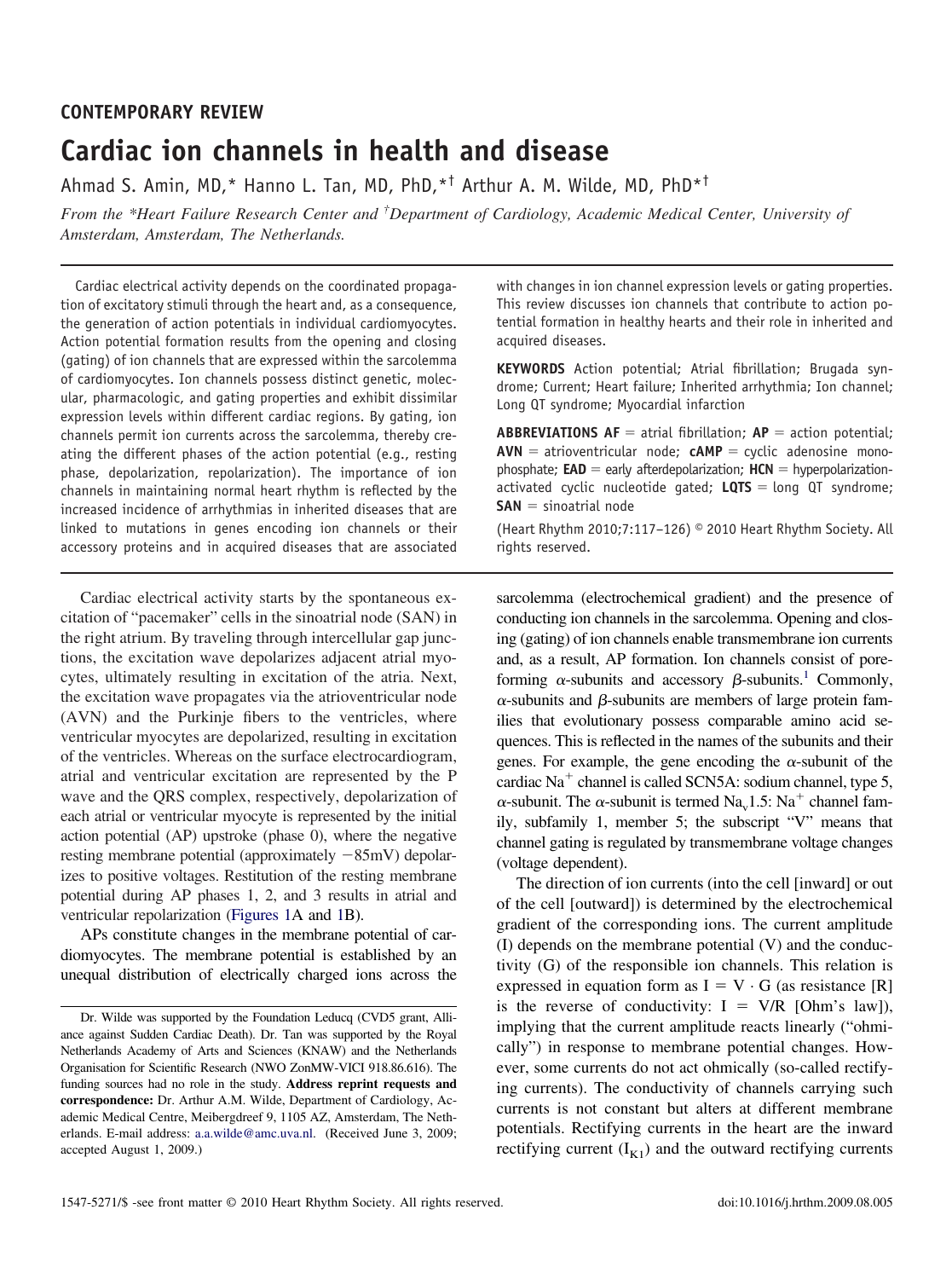<span id="page-1-0"></span>

**Figure 1** Cardiac electrical activity. **A:** Schematic representation of the electrical conduction system and its corresponding signal on the surface electrocardiogram (ECG). **B:** Relationship between ECG and action potentials (APs) of myocytes from different cardiac regions. **C, D:** Schematic representation of inward and outward currents that contribute to action potential formation in sinoatrial node and ventricular myocytes.

(see below). Channels carrying outward rectifying currents preferentially conduct  $K^+$  ions during depolarization (potentials positive to  $K^+$  equilibrium potential [approximately -90 mV]) when the currents are outwardly directed. Channels carrying  $I_{K1}$  preferentially conduct  $K^+$  ions at potentials negative to  $K^+$  equilibrium potential when the currents are inwardly directed. Nevertheless,  $I_{K1}$  channels also conduct a substantial outward current at membrane potentials between  $-40$  and  $-90$  mV. Within this voltage range, outward  $I_{K1}$  is larger at more negative potentials. Because membrane potentials negative to the  $K^+$  equilibrium potential are not reached in cardiomyocytes, only the outward  $I_{K1}$ plays a role in AP formation.

### **Cardiac AP**

In general, the resting potential of atrial and ventricular myocytes during AP phase 4 (resting phase) is stable and negative (approximately  $-85$  mV) due to the high conductance for  $K^+$  of the I<sub>K1</sub> channels. Upon excitation by electrical impulses from adjacent cells,  $Na<sup>+</sup>$  channels activate (open) and permit an inward  $Na<sup>+</sup>$  current ( $I<sub>Na</sub>$ ), which gives rise to phase 0 depolarization (initial upstroke). Phase 0 is followed by phase 1 (early repolarization), accomplished by the transient outward  $K^+$  current (I<sub>to</sub>). Phase 2 (plateau) represents a balance between the depolarizing L-type inward Ca<sup>2+</sup> current (I<sub>Ca,L</sub>) and the repolarizing ultra-rapidly  $(I_{Kur})$ , rapidly  $(I_{Kr})$ , and slowly  $(I_{Ks})$  activating delayed outward rectifying currents. Phase 3 (repolarization) reflects the predominance of the delayed outward rectifying currents after inactivation (closing) of the L-type  $Ca^{2+}$  channels. Final repolarization during phase 3 is due to  $K^+$  efflux through the  $I_{K1}$  channels (Figure 1C).

In contrast to atrial and ventricular myocytes, SAN and AVN myocytes demonstrate slow depolarization of the resting potential during phase 4. This is mainly enabled by the absence of  $I_{K1}$ , which allows inward currents (e.g., pacemaker current  $[I_f]$ ) to depolarize the membrane potential. Slow depolarization during phase 4 inactivates most  $Na<sup>+</sup>$  channels and decreases their availability for phase 0. Consequently, in SAN and AVN myocytes, AP depolarization is mainly achieved by  $I_{CaL}$  and the T-type Ca<sup>2+</sup> current (I<sub>Ca,T</sub>; Figure 1D).<sup>2</sup>

Substantial differences in the expression levels of ion channels underlie substantial heterogeneity in AP duration and configuration between cardiomyocytes located in different car- $\chi$  diac regions.<sup>1</sup> Changes in expression levels or gating properties of ion channels in pathologic conditions may aggravate such regional heterogeneities, thereby generating spatial voltage gradients that are large enough to initiate excitation waves from regions with more positive potentials to regions with less positive potentials. Such excitation waves may travel along a constant or variable circuit to excite cells repeatedly (reentry); this represents the arrhythmogenic mechanism of many inherited and acquired cardiac diseases.<sup>1</sup>

# $Na<sup>+</sup> current (I<sub>Na</sub>)$

By enabling phase 0 depolarization in atrial, ventricular, and Purkinje APs,  $I_{\text{Na}}$  determines cardiac excitability and electrical conduction velocity. The  $\alpha$ -subunit of cardiac Na<sup>+</sup> channels  $(Na<sub>v</sub>1.5, encoded by *SCN5A*) encompasses four serially$ linked homologous domains (DI–DIV), which fold around an ion-conducting pore [\(Figure 2A](#page-2-0)). Each domain contains six transmembrane segments (S1–S6). S4 segments are held responsible for voltage-dependent activation. At the end of phase 0, most channels are inactivated and can be reactivated only after recovery from inactivation during phase 4. Some channels remain open or reopen during phases 2 and 3, and they carry a small late  $Na<sup>+</sup>$  current  $(I<sub>NaL</sub>)$ .<sup>3</sup> Despite its minor contribution in healthy hearts,  $I_{\text{NaL}}$  may play an important role in diseased hearts. Cardiac  $Na<sup>+</sup>$  channels are blocked by high concentrations of tetrodotoxin. Their gating properties usually are studied by expression of *SCN5A* in heterologous systems (e.g., *Xenopus* oocytes or human embryonic kidney cells).  $I_{Na}$ amplitude increases and its gating properties accelerate when *SCN5A* is co-expressed with its  $\beta$ -subunits [\(Table 1\)](#page-2-0). Na<sub>v</sub>1.5 also interacts with several regulatory proteins that can alter its expression or function.<sup>3–5</sup>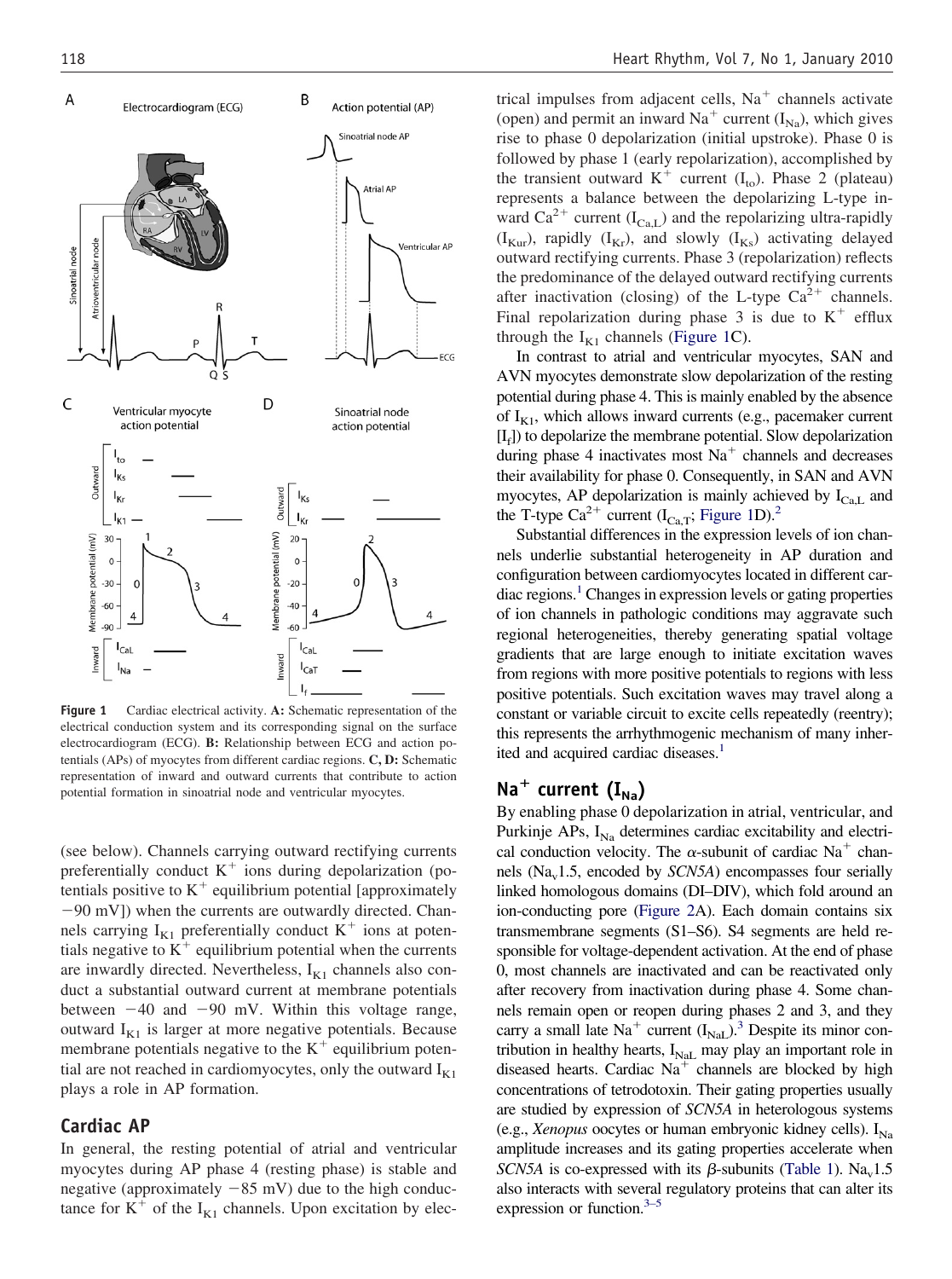<span id="page-2-0"></span>

**Figure 2**  $\alpha$ -Subunits of cardiac ion channels. **A:**  $\alpha$ -Subunits of Na<sup>+</sup> and Ca<sup>2+</sup> channels consists of four serially linked homologous domains (DI–DIV), each containing six transmembrane segments (S1–S6). **B, C:**  $\alpha$ -Subunits of channels responsible for  $I_{\text{to}}$ ,  $I_{\text{Ku}}$ ,  $I_{\text{Kv}}$ ,  $I_{\text{Kv}}$ ,  $I_{\text{Kt}}$ , and  $I_{\text{f}}$  consist of one single domain with six (B) or two (C)  $(I_{K1})$  transmembrane segments. Four subunits (domains) co-assemble to form one functional channel.

### **Inherited diseases**

 $Na<sup>+</sup>$  channel dysfunction is linked to several inherited arrhythmia syndromes, emphasizing the important role of this channel in cardiac electrical activity. Long QT syndrome (LQTS) is a repolarization disorder with QT interval prolongation and increased risk for torsades de pointes ventric-

ular tachycardia and ventricular fibrillation. In LQTS type 3 (LQT3), mutations in *SCN5A* delay repolarization, mostly by enhancing  $I_{\text{NaL}}$  [\(Figure 3\)](#page-3-0). Delayed repolarization may trigger early afterdepolarizations (EADs; abnormal depolarizations during phase 2 or 3 due to reactivation of L-type  $Ca<sup>2+</sup>$  channels). EADs are believed to initiate torsades de

**Table 1** Genetic and molecular basis of cardiac ion currents

| Current                       | $\alpha$ -Subunit   | Gene              | $\beta$ -subunit(s)/accessory proteins | Gene           | Blocking agent                                              |
|-------------------------------|---------------------|-------------------|----------------------------------------|----------------|-------------------------------------------------------------|
| $I_{\text{Na}}$               | Na <sub>v</sub> 1.5 | SCN5A             | $\beta$ 1                              | SCN1B          | Tetrodotoxin                                                |
|                               |                     |                   | $\beta$ 2                              | SCN2B          |                                                             |
|                               |                     |                   | $\beta$ 3                              | SCN3B          |                                                             |
|                               |                     |                   | $\beta$ 4                              | SCN4B          |                                                             |
| $\mathrm{I}_{\text{to,fast}}$ | $K_v 4.3$           | KCND3             | MiRP1                                  | KCNE2          | 4-aminopyridine                                             |
|                               |                     |                   | MiRP2                                  | KCNE3          | Heteropoda spider toxins                                    |
|                               |                     |                   | <b>KChIPs</b>                          | Multiple genes |                                                             |
|                               |                     |                   | DPP6                                   | DPP6           |                                                             |
| $\mathrm{I}_{\text{to,slow}}$ | $K_v$ 1.4           | KCNA4             | $K_v\beta1$                            | KCNB1          | 4-aminopyridine                                             |
|                               |                     |                   | $K_v\beta$ 2                           | KCNB2          |                                                             |
|                               |                     |                   | $K_v\beta3$                            | KCNB3          |                                                             |
|                               |                     |                   | $K_v\beta4$                            | KCNB4          |                                                             |
| $I_{Ca,L}$                    | Ca <sub>v</sub> 1.2 | CACNA1C           | $Cav \beta$ 2                          | CACNB2         | Cations ( $Mg^{2+}$ , Ni <sup>2+</sup> , Zn <sup>2+</sup> ) |
|                               |                     |                   | $Cav \alpha 2\delta 1$                 | CACNA2D1       | Dihydropyridines                                            |
|                               |                     |                   |                                        |                | Phenylalkylamines                                           |
|                               |                     |                   |                                        |                | Benzothiazepines                                            |
| $I_{Ca,T}$                    | Ca <sub>v</sub> 3.1 | CACNA1G           |                                        |                | Similar as $I_{Ca,L}$ (potency may differ)                  |
|                               | Ca <sub>v</sub> 3.2 | CACNA1H           |                                        |                |                                                             |
| $I_{\text{kur}}$              | $K_v$ 1.5           | KCNA5             | $K_v\beta1$                            | KCNAB1         | 4-aminopyridine                                             |
|                               |                     |                   | $K_v\beta$ 2                           | KCNAB2         |                                                             |
| $I_{\text{Kr}}$               | $K_v$ 11.1          | KCNH <sub>2</sub> | MiRP1                                  | KCNE2          | E-4031                                                      |
| $I_{\text{Ks}}$               | Kv7.1               | KCNQ1             | minK                                   | KCNE1          | Chromanol-293B                                              |
| $\mathbf{I}_{\mathsf{K1}}$    | Kir2.1              | KCNJ2             |                                        |                | $Ba2+$                                                      |
| $I_f$ (pacemaker current)     | HCN1-4              | HCN1-4            |                                        |                | $Cs+$                                                       |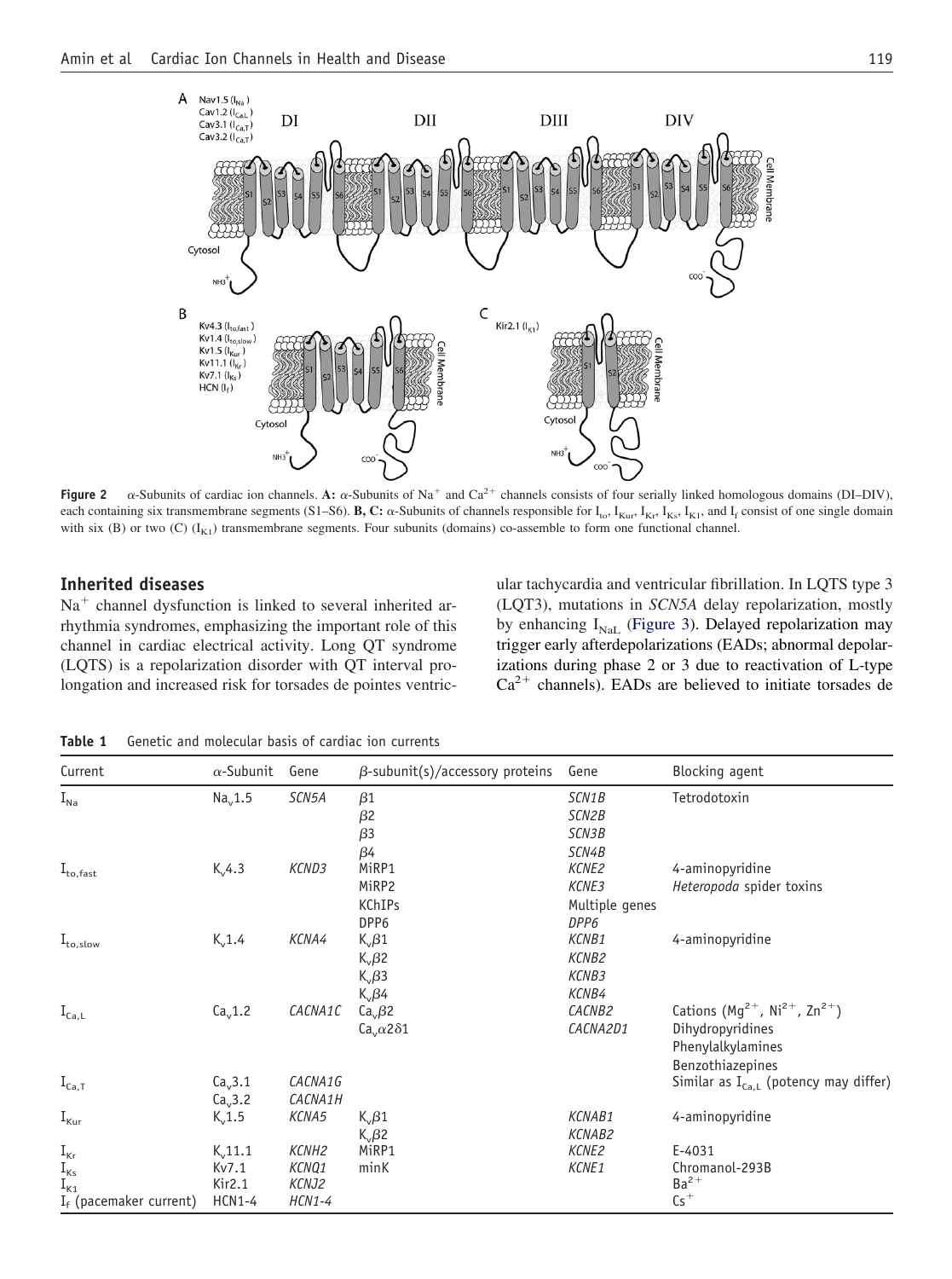<span id="page-3-0"></span>

**Figure 3** Long QT syndrome (LQTS). **A:** Typical ECG abnormalities in LQTS type 2. **B:** QT prolongation corresponds to prolonged action potential duration, which may induce early afterdepolarizations (EADs). **C:** Ion current dysfunctions linked to different types of LQTS.

pointes.<sup>[5](#page-9-0)</sup> Accordingly, drugs that block  $I_{\text{NaL}}$  (e.g., ranolazine, mexiletine) may effectively shorten repolarization in LQT3 patients.<sup>6</sup> Moreover, mutations in genes encoding  $Na<sup>+</sup>$  channel regulatory proteins may cause rare types of LQTS [\(Table 2\)](#page-4-0), indicating the importance of these proteins for normal channel function.<sup>[4,5](#page-9-0)</sup>

Brugada syndrome is traditionally linked to mutations in *SCN5A* that reduce  $I_{\text{Na}}$  by different mechanisms [\(Figure 4\)](#page-5-0). Brugada syndrome is characterized by prolonged conduction intervals, right precordial ST-segment elevation, and increased risk for ventricular tachyarrhythmia. Prolonged conduction intervals are attributed to conduction slowing due to  $I_{Na}$  reduction [\(Figure 5\)](#page-6-0). ST-segment elevation is hypothesized to be due to preferential conduction slowing in

the right ventricle and/or aggravation of transmural voltage gradients (AP shortening in epicardial but not endocardial myocytes)[.3](#page-9-0) Recently, Brugada syndrome has also been linked to mutations in genes encoding Na<sup>+</sup> channel  $\beta$ -subunits or a protein involved in intracellular  $Na<sub>v</sub>1.5$  trafficking [\(Table 2\)](#page-4-0).<sup>7–9</sup> Of note, use of Na<sup>+</sup> channel blocking drugs may evoke or aggravate Brugada syndrome (see [http://](http://www.brugadadrugs.org) [www.brugadadrugs.org\)](http://www.brugadadrugs.org) and is discouraged in patients (suspected of) having Brugada syndrome.

Cardiac conduction disease is manifested by progressive conduction defects at the atrial, atrioventricular, and/or ventricular level and is commonly associated with *SCN5A* mutations that are also linked to Brugada syndrome. How a single mutation may cause different phenotypes or combinations thereof is often not known.<sup>3</sup> Dilated cardiomyopathy is a familial disease with ventricular dilation and failure. The few reported cases with *SCN5A* mutation display atrial and/or ventricular arrhythmia. Dilated cardiomyopathy–linked *SCN5A* mutations cause divergent changes in gating, but how such changes evoke contractile dysfunction and arrhythmia is not understood[.10](#page-9-0) Finally, mutations in *SCN5A* have occasionally been linked to sick sinus syndrome, which includes sinus bradycardia, sinus arrest, and/or sinoatrial block. *SCN5A* mutations may impair sinus node function by slowing AP depolarization or prolonging AP duration in SAN cells.<sup>11</sup>

### **Acquired diseases**

 $I_{\text{Na}}$  reduction and/or  $I_{\text{NaL}}$  increase may contribute to arrhythmogenesis in acquired diseases. In atrial fibrillation (AF), chronic tachyarrhythmia alters expression levels of several ion channels in atrial myocytes, which may promote and maintain AF ("electrical remodeling"). Na<sub>v</sub>1.5 expression is reduced as part of this process, leading to  $I_{\text{Na}}$  reduction.<sup>12</sup> Moreover, AF (either familial or secondary to cardiac diseases [nonfamilial]) is linked to both *SCN5A* loss-of-function mutations and gain-of-function mutations.<sup>[13](#page-9-0)</sup>  $I_{N_a}$  loss of function may provoke AF by slowing atrial electrical conduction, whereas gain of function may induce AF by enhancing spontaneous excitability of atrial myocytes.<sup>[14](#page-9-0)</sup> In heart failure, peak  $I_{Na}$  is reduced, while I<sub>NaL</sub> is increased. Decreased *SCN5A* expression may underlie peak  $I_{Na}$  reduction.  $I_{Na}$  increase is attributed to increased phosphorylation of  $Na<sup>+</sup>$  channels, when intracellular  $Ca^{2+}$  in heart failure rises.<sup>12</sup> In myocardial infarction, myocytes in the surviving border zone of the infarcted area exhibit decreased  $I_{Na}$  due to reduced  $Na^+$ channel expression and altered gating.<sup>[12](#page-9-0)</sup> Moreover, Na<sup>+</sup> channel blocking drugs increase the risk for sudden death in patients with ischemic heart disease, possibly by facilitating the initiation of reentrant excitation waves. Finally,  $I_{\text{NaL}}$ increases during myocardial ischemia, explaining why  $I_{\text{NaL}}$ inhibition may be an effective therapy for chronic stable angina.<sup>[6](#page-9-0)</sup>

# **Transient outward K<sup>+</sup> current (I<sub>to</sub>)**

 $I_{\text{to}}$  supports early repolarization during phase 1. The transient nature of  $I_{\text{to}}$  is secondary to its fast activation and inactivation upon depolarization.  $I_{\text{to}}$  displays two pheno-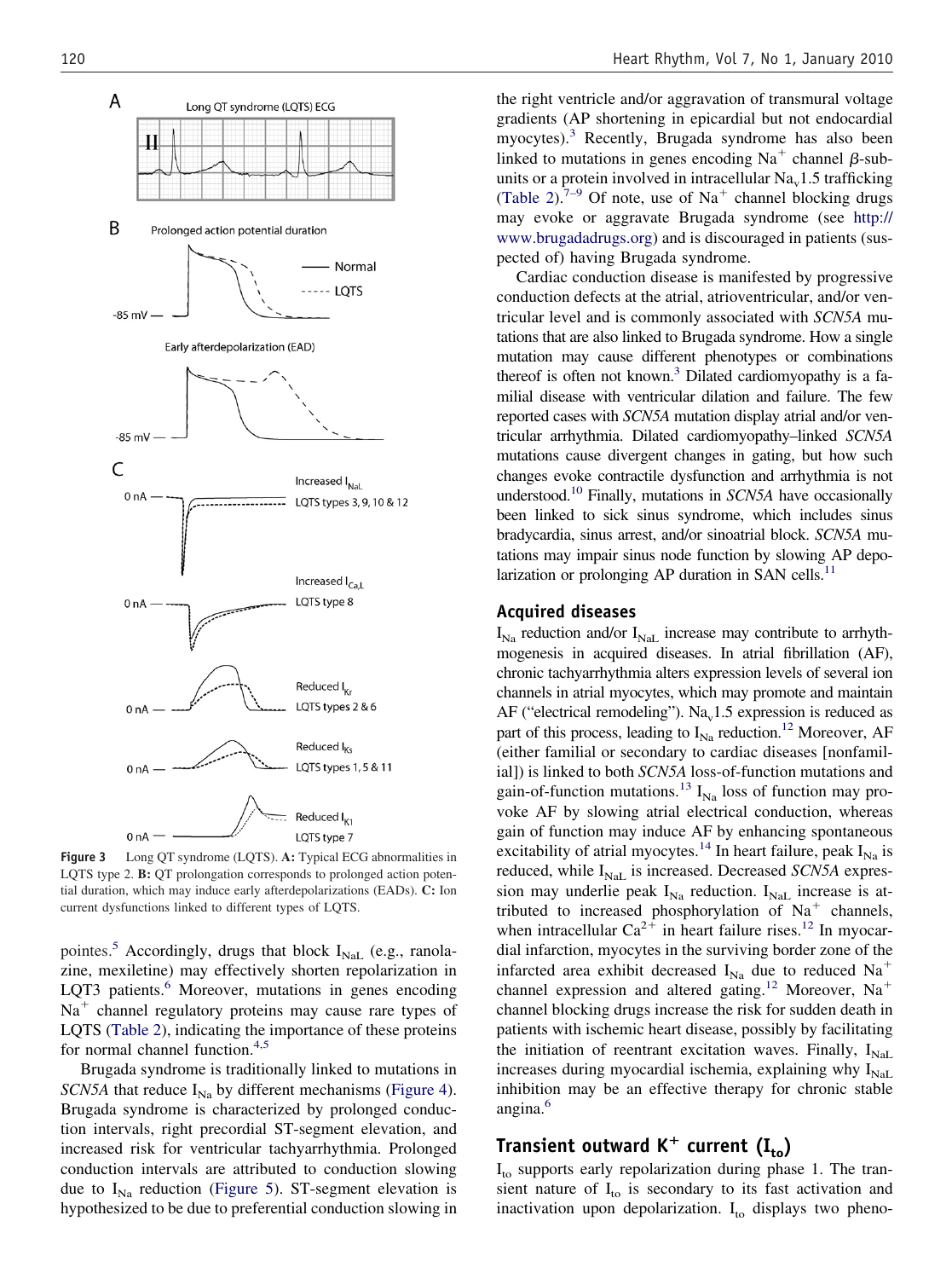#### <span id="page-4-0"></span>**Table 2** Genetic basis of inherited cardiac diseases

|                   | Occurrence                   |                  |                       |                                                                                         |                                           |  |  |
|-------------------|------------------------------|------------------|-----------------------|-----------------------------------------------------------------------------------------|-------------------------------------------|--|--|
| Type              | (or % of genotyped)          | Gene             | Protein               | Protein function                                                                        | Affected current                          |  |  |
|                   | Long QT Syndrome             |                  |                       |                                                                                         |                                           |  |  |
| 1                 | 42%-54%                      | KCNQ1            | $K_v$ 7.1             | $\alpha$ -subunit I <sub>Ks</sub> channel                                               | $I_{\text{Ks}}$ decrease                  |  |  |
| 2                 | 35%-45%                      | KCNH2            | $K_v$ 11.1            | $\alpha$ -subunit I <sub>Kr</sub> channel                                               | $I_{Kr}$ decrease                         |  |  |
| 3                 | 1.7%-8%                      | SCN5A            | Na <sub>v</sub> 1.5   | $\alpha$ -subunit Na <sup>+</sup> channel                                               | $I_{\text{NaL}}$ increase                 |  |  |
| 4                 | $<$ 1%                       | ANK2             | Ankyrin-B             | Adaptor protein                                                                         | None                                      |  |  |
| 5                 | $<$ 1%                       | KCNE1            | minK                  | $\beta$ -subunit I <sub>Ks</sub> channel                                                | $I_{\text{Ks}}$ decrease                  |  |  |
| 6                 | $<$ 1%                       | KCNE2            | MiRP1                 | $\beta$ -subunit I <sub>Kr</sub> channel                                                | $I_{Kr}$ decrease                         |  |  |
| 7                 | Rare                         | KCNJ2            | Kir2.1                |                                                                                         | $I_{K1}$ decrease                         |  |  |
| 8                 | Rare                         | <i>CACNA1C</i>   | Ca <sub>v</sub> 1.2   | $\alpha$ -subunit I <sub>K1</sub> channel<br>$\alpha$ -subunit Ca <sup>2+</sup> channel | $I_{Ca,L}$ increase                       |  |  |
| 9                 | Rare (1.9% in one study)     | CAV <sub>3</sub> | Caveolin-3            | Component of caveolae (co-localizes<br>with Na <sub>v</sub> 1.5 at sarcolemma)          | $I_{\text{NaL}}$ increase                 |  |  |
| 10                | < 0.1%                       | SCN4B            | $\beta$ 4             | $\beta$ -subunit Na <sup>+</sup> channel                                                | $I_{\text{Nat}}$ increase                 |  |  |
| 11                | Rare (2% in one study)       | AKAP9            | Yotiao                | Mediates $I_{\text{Ks}}$ channel                                                        | Inadequate $I_{\kappa s}$ increase during |  |  |
|                   |                              |                  |                       | phosphorylation                                                                         | $\beta$ -adrenergic stimulation           |  |  |
| 12                | Rare (2% in one study)       | SNTA1            | $\alpha$ 1-syntrophin | Regulates Na <sup>+</sup> channel function                                              | $I_{\text{Nal}}$ increase                 |  |  |
|                   | Short QT Syndrome            |                  |                       |                                                                                         |                                           |  |  |
| 1                 | Three families               | KCNH2            | $K_v$ 11.1            | $\alpha$ -subunit I <sub>Kr</sub> channel                                               | $I_{Kr}$ increase                         |  |  |
| 2                 | Two case reports             | KCNQ1            | $K_v$ 7.1             | $\alpha$ -subunit I <sub>Ks</sub> channel                                               | $I_{\kappa s}$ increase                   |  |  |
| 3                 | One family (two members)     | KCNJ2            | Kir2.1                | $\alpha$ -subunit I <sub>K1</sub> channel                                               | $I_{K1}$ increase                         |  |  |
|                   | Brugada Syndrome             |                  |                       |                                                                                         |                                           |  |  |
|                   | 10%-30%                      | SCN5A            | Na <sub>v</sub> 1.5   | Na <sup>+</sup> channel $(I_{Na})$                                                      | $I_{\text{Na}}$ decrease                  |  |  |
|                   | Rare (one family)            | GPD1-L           | GPD1-L                | Regulates intracellular Na <sub>v</sub> 1.5<br>trafficking                              | $I_{Na}$ decrease                         |  |  |
|                   | $<$ 1%                       | SCN1B            | $\beta$ 1             | $\beta$ -subunit Na <sup>+</sup> channel                                                | $I_{\text{Na}}$ decrease                  |  |  |
|                   | $<$ 1%                       | SCN3B            | $\beta$ 3             | $\beta$ -subunit Na <sup>+</sup> channel                                                | $I_{\text{Na}}$ decrease                  |  |  |
|                   | $<$ 1%                       | KCNE3            | MiRP2                 | $\beta$ -subunit I <sub>to, fast</sub> channel                                          | $I_{\text{to,fast}}$ increase             |  |  |
|                   | < 8.5%                       | CACNA1C          | Ca <sub>v</sub> 1.2   | $\alpha$ -subunit Ca <sup>2+</sup> channel                                              | $I_{Ca,L}$ decrease                       |  |  |
|                   | < 8.5%                       | CACNB2           | Ca <sub>v</sub> B2    | $\beta$ -subunit Ca <sup>2+</sup> channel                                               | $I_{Ca,L}$ decrease                       |  |  |
|                   | Familial Atrial Fibrillation |                  |                       |                                                                                         |                                           |  |  |
|                   | One (small) family           | KCNE3            | MiRP2                 | $\beta$ -subunit I <sub>to, fast</sub> channel                                          | $I_{\text{to,fast}}$ increase             |  |  |
|                   | Three families               | KCNA5            | $K_v$ 1.5             | $\alpha$ -subunit I <sub>Kur</sub> channel                                              | $I_{\text{Kur}}$ increase                 |  |  |
|                   | One family                   | KCNH2            | $K_v$ 11.1            | $\alpha$ -subunit I <sub>Kr</sub> channel                                               | $I_{\kappa r}$ increase                   |  |  |
| $\hspace{0.05cm}$ | Two families                 | KCNE2            | MiRP1                 | $\beta$ -subunit I <sub>Kr</sub> channel (may                                           | $I_{\text{Ks}}$ increase                  |  |  |
|                   |                              |                  |                       | modulate I <sub>Ks</sub> channel)                                                       |                                           |  |  |
|                   | One family                   | KCNQ1            | $K_v$ 7.1             | $\alpha$ -subunit I <sub>Ks</sub> channel                                               | $I_{\kappa s}$ increase                   |  |  |
|                   | One family                   | KCNJ2            | Kir2.1                | $\alpha$ -subunit I <sub>K1</sub> channel                                               | $I_{K1}$ increase                         |  |  |
|                   |                              |                  |                       |                                                                                         |                                           |  |  |

types.  $I_{\text{to,fast}}$  recovers rapidly from inactivation, and its  $\alpha$ -subunit (K<sub>v</sub>4.3) is encoded by *KCND3*. I<sub>to,slow</sub> recovers slowly from inactivation; its  $\alpha$ -subunit (K<sub>v</sub>1.4) is encoded by *KCNA4*.<sup>[1](#page-9-0)</sup> Like other members of the voltage-gated  $K^+$ channel family (Kv family; [Table 1\)](#page-2-0),  $K_v4.3$  and  $K_v1.4$ contain one domain with six transmembrane segments [\(Fig](#page-2-0)[ure 2B](#page-2-0)). Four subunits co-assemble to form one channel.  $K_v4.3$  is abundantly expressed in the epicardium and is responsible for shorter AP duration there compared to endocardium, where  $K_v1.4$  is expressed to a much lesser extent. This creates a transmural voltage gradient between epicardium and endocardium.  $I_{\text{to}}$  is blocked by 4-aminopyridine, whereas I<sub>to,fast</sub> is selectively blocked by *Heteropoda* spider toxins.[15](#page-9-0) Heterologous expression of *KCND3* or  $KCNA4$  does not fully recapitulate native  $I_{\text{to}}$  phenotypes unless co-expressed with their accessory proteins. For  $K_v$ 1.4, four  $\beta$ -subunits have been identified [\(Table 1\)](#page-2-0). For  $K_v4.3$ , gating properties are modulated by MiRP1 and MiRP2 (encoded by *KCNE2* and *KCNE3*), intracellular  $K_v$ 

channel interacting proteins (KChIPs), and dipeptidyl-aminopeptidase-like protein-6 (DPP6; encoded by *DPP6*).<sup>[15,16](#page-9-0)</sup>

#### **Inherited diseases**

To date, only mutations in *KCNE3* are linked to inherited arrhythmia. An *KCNE3* mutation was found in five related patients with Brugada syndrome. When expressed with  $K_v$ 4.3, the mutation increased  $I_{\text{to,fast}}$ <sup>[16](#page-9-0)</sup> It was speculated that increased  $I_{to,fast}$  induces ST-segment elevation in Brugada syndrome by aggravating transmural voltage gradients. Another *KCNE3* mutation was identified in one patient with familial AF.<sup>17</sup> The mutation was found to increase  $I_{\text{to,fast}}$ and postulated to cause AF by shortening AP duration and facilitating atrial reentrant excitation waves.

Recently, a genome-wide haplotype-sharing study associated a haplotype on chromosome 7, harboring *DPP6*, with idiopathic ventricular fibrillation in three distantly related families. Risk-haplotype carriers had increased DPP6 mRNA levels.<sup>18</sup> Although, *in vitro*, DPP6 decreases  $I_{\text{to}}$  and modulates its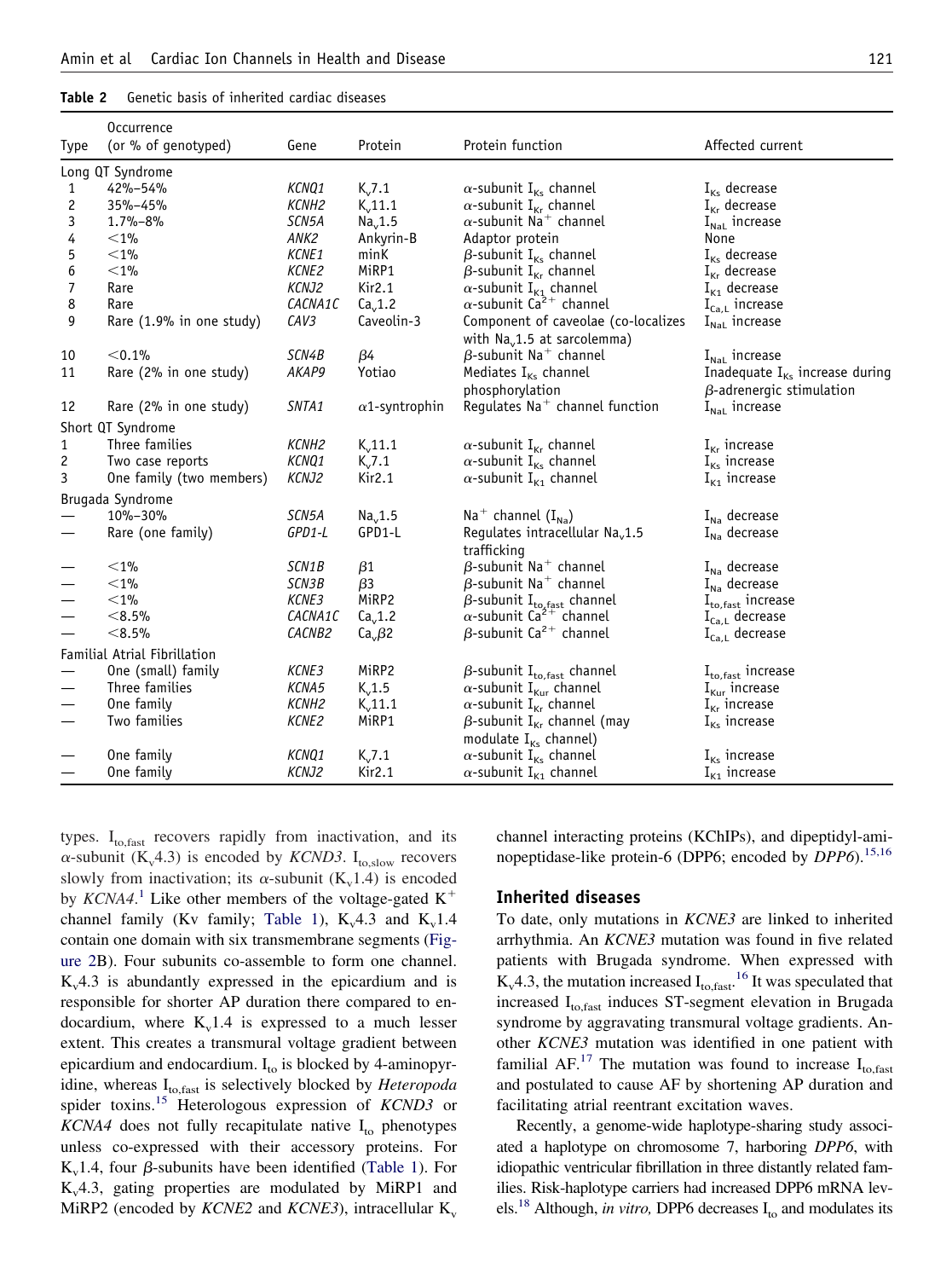<span id="page-5-0"></span>

Figure 4 Common molecular mechanisms responsible for ion channel loss of function or gain of function in inherited and/or acquired cardiac diseases.

gating,<sup>16</sup> how potential DPP6 overexpression causes ventricular fibrillation is unresolved.

### **Acquired diseases**

 $I_{\text{to}}$  is reduced in AF, myocardial infarction, and heart failure.<sup>12</sup> In myocardial infarction,  $I_{\text{to}}$  is down-regulated by the increased activity of calcineurin, a phosphatase that regulates gene transcription by dephosphorylating transcription factors.<sup>[2,12](#page-9-0)</sup> Sustained tachycardia in heart failure reduces  $I_{\text{to}}$ , probably through a similar mechanism.<sup>[12](#page-9-0)</sup> However,  $I_{\text{to}}$  may be increased in the hypertrophic phase preceding heart failure. Accordingly,  $K_v4.3$  mRNA and protein levels decrease during progression of hypertrophy to heart failure. Finally,  $I_{\text{to}}$  may be reduced and contribute to QT interval prolongation in diabetes. Importantly, with certain delay, insulin therapy partially restores  $I_{\text{to}}$ , maybe by enhancing  $K_v4.3$ expression.<sup>15</sup>

# **Cardiac Ca<sup>2+</sup> current (I<sub>Ca</sub>) and intracellular Ca2 transients**

The L-type (long-lasting) inward  $Ca^{2+}$  current (I<sub>Ca,L</sub>) is largely responsible for the AP plateau.  $Ca^{2+}$  influx by  $I_{Ca,L}$  activates  $Ca^{2+}$  release channels (ryanodine receptor [RyR2]), located in the sarcoplasmic reticulum membrane. Sarcoplasmic reticulum  $Ca^{2+}$  release ( $Ca^{2+}$  transients) via RyR2 channels couples excitation to contraction in myocytes.<sup>1</sup> *CACNA1C* encodes the  $\alpha$ -subunit (Ca<sub>v</sub>1.2) of L-type channels [\(Figure 2A](#page-2-0)). Ca<sub>v</sub>1.2 gating is voltage dependent.  $I_{Ca,L}$  is blocked by several cations (e.g.,  $Mg^{2+}$ ,  $Ni^{2+}$ ,  $Zn^{2+}$ ) and drugs (dihydropyridines, phenylalkylamines, benzothiazepines). Its amplitude increases mark-

edly during  $\beta$ -adrenergic stimulation and in the presence of  $CACNB2$ -encoded  $Ca_v\beta2$  ( $\beta$ -subunit) and *CACNA2D1*-encoded Ca<sub>v</sub> $\alpha$ 2 $\delta$ 1 (accessory protein). Beside I<sub>Ca,L</sub>, T-type (tiny)  $Ca^{2+}$  current ( $I_{Ca,T}$ ) is identified in SAN and AVN myocytes.<sup>1</sup>  $I_{\text{CaT}}$  is believed to contribute to AP formation in pacemaker cells.

#### **Inherited diseases**

*CACNA1C* mutations are linked to Timothy syndrome, a rare multisystem disease with QT interval prolongation (LQTS type 8), ventricular tachyarrhythmia, and structural heart disease. In Timothy syndrome, *CACNA1C* mutations delay repolarization by increasing  $I_{CaL}$  [\(Figure 3C](#page-3-0)).<sup>19</sup> Reversely, in one study, loss-of-function mutations in *CACNA1C* or *CACNB2* were found in 7 of 82 patients with Brugada syndrome, three of whom had mildly shortened QT intervals. It was speculated that these mutations cause Brugada syndrome by aggravating transmural voltage gradients.<sup>8</sup>

RyR2 mutations cause catecholaminergic polymorphic ventricular tachycardia, a disease associated with exerciseand emotion-induced arrhythmia. Mutant RyR2 channels permit  $Ca^{2+}$  leakage from the sarcoplasmic reticulum into the cytoplasm.<sup>20</sup> Ca<sup>2+</sup> leakage induces extrusion of Ca<sup>2+</sup> to the extracellular matrix by the Na<sup>+</sup>/Ca<sup>2+</sup> exchanger, which exchanges one  $Ca^{2+}$  ion for three Na<sup>+</sup> ions [\(Figure 6\)](#page-6-0). By doing so, the Na<sup>+</sup>/Ca<sup>2+</sup> exchanger generates an inward Na<sup>+</sup> current, which underlies delayed afterdepolarization (abnormal depolarization during phase 4 due to activation of  $Na<sup>+</sup>$ channels). Delayed afterdepolarizations are believed to cause ventricular tachyarrhythmia.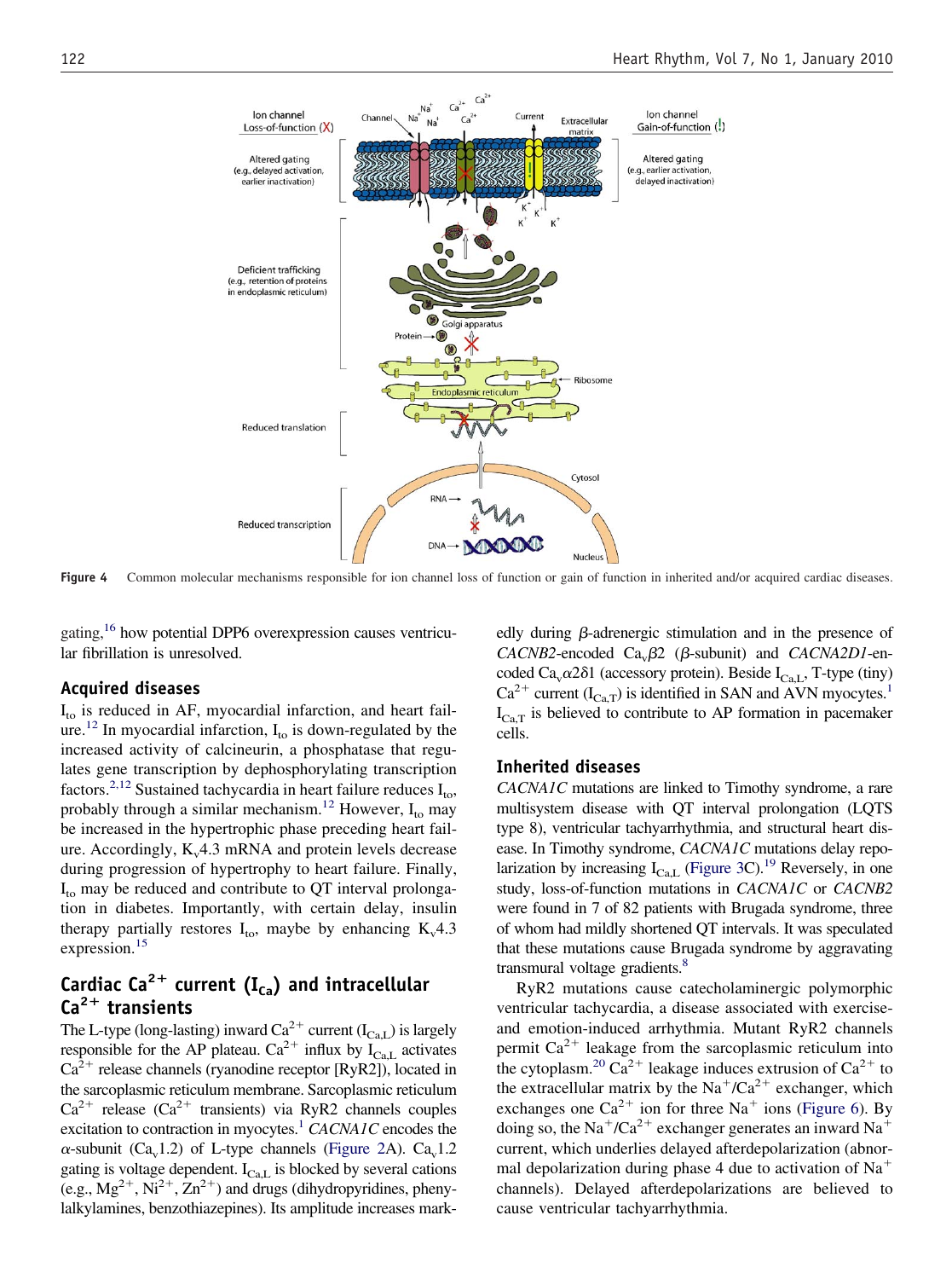<span id="page-6-0"></span>

**Figure 5** Brugada syndrome (BrS). **A:** Typical ECG abnormalities in Brugada syndrome. **B:** Brugada syndrome is often linked to  $I_{Na}$  loss of function, leading to slowed action potential depolarization.

### **Acquired diseases**

Abnormalities in Ca<sup>2+</sup> currents and/or intracellular Ca<sup>2+</sup> transients in acquired diseases may induce both arrhythmia and contractile dysfunction. In AF,  $Ca<sub>v</sub>1.2$  mRNA and protein levels are down-regulated, resulting in  $I_{Ca,L}$  reduction, which contributes to AP shortening.<sup>2,21</sup> In heart failure,  $Ca<sub>v</sub>1.2$  expression is reduced but  $I<sub>Ca,L</sub>$  density remains unchanged due to increased phosphorylation and, consequently earlier activation, of  $Ca^{2+}$  channels.<sup>[12](#page-9-0)</sup> Despite unchanged  $I_{Ca, L}$ , sarcoplasmic reticulum  $Ca^{2+}$  transients are smaller and slower in heart failure, causing contractile dys-function.<sup>[21](#page-9-0)</sup> In myocardial infarction,  $I_{Ca,L}$  is reduced in the border zone of the infarcted area.<sup>12</sup> Additionally, acute ischemia inhibits  $I_{Ca,L}$  via extracellular acidosis and intra-cellular Ca<sup>[2](#page-9-0)+</sup> and  $Mg^{2+}$  accumulation.<sup>2</sup>

# **Ultra-rapidly activating delayed outward** rectifying current (I<sub>Kur</sub>)

*KCNA5* encodes the  $\alpha$ -subunit (K<sub>v</sub>1.5) of the channel carrying  $I_{Kur}$ .  $K_v$ 1.5 is mainly expressed in the atria, and  $I_{Kur}$  is detected only in atrial myocytes. Thus,  $I_{Kur}$  plays a role in atrial repolarization. It activates rapidly upon depolarization but displays very slow inactivation.<sup>15</sup> Inactivation accelerates when  $K_v 1.5$  is co-expressed with its  $\beta$ -subunits [\(Table](#page-2-0) [1\)](#page-2-0).  $I_{Kur}$  is highly sensitive to 4-aminopyridine and is completely blocked by much lower concentrations than is  $I_{\text{to}}$ .

### **Inherited diseases**

Genetic studies identified *KCNA5* mutations in individuals with familial AF. Heterologous expression of these mutations revealed complete  $I_{Kur}$  loss of function, which may cause AF through AP prolongation and EAD occurrence.<sup>22</sup> Interestingly, *KCNA5* missense mutations were found in two patients with long QT intervals and cardiac arrest. Because both of these mutations did not change  $K_v$ 1.5 expression and/or channel gating and because  $I_{Kur}$  is detected only in the atria, the contribution of *KCNA5* mutations to ventricular arrhythmogenesis remains controversial[.23](#page-9-0)

#### **Acquired diseases**

 $I_{Kur}$  may be affected in myocardial ischemia. Decreased  $K_v$ 1.5 mRNA levels were reported for the epicardial border zone of infarcted hearts.<sup>12</sup> Moreover, ischemic damage disrupted the normal location of  $K_v 1.5$  in the intercalated disks.<sup>[15](#page-9-0)</sup> Whereas  $I_{Kur}$  defects may be arrhythmogenic in ischemia,  $I_{Kur}$  block may act therapeutically in AF. Because  $I_{Kur}$  is atrium-specific, a drug specifically targeting  $K_v$ 1.5 channels could terminate AF by preventing reentry through atrial AP prolongation. However, because  $K_v1.5$  mRNA and



**Figure 6** In catecholaminergic polymorphic ventricular tachycardia, A: Mutant RyR2 channels permit  $Ca^{2+}$  leakage from the sarcoplasmic reticulum into the cytoplasm, thereby inducing  $Ca^{2+}$  extrusion to the extracellular matrix by the  $Na^+/Ca^{2+}$  exchanger. **B:** The  $Na^+/Ca^{2+}$  exchanger generates an inward  $Na<sup>+</sup>$  current, which underlies delayed afterdepolarization (DAD).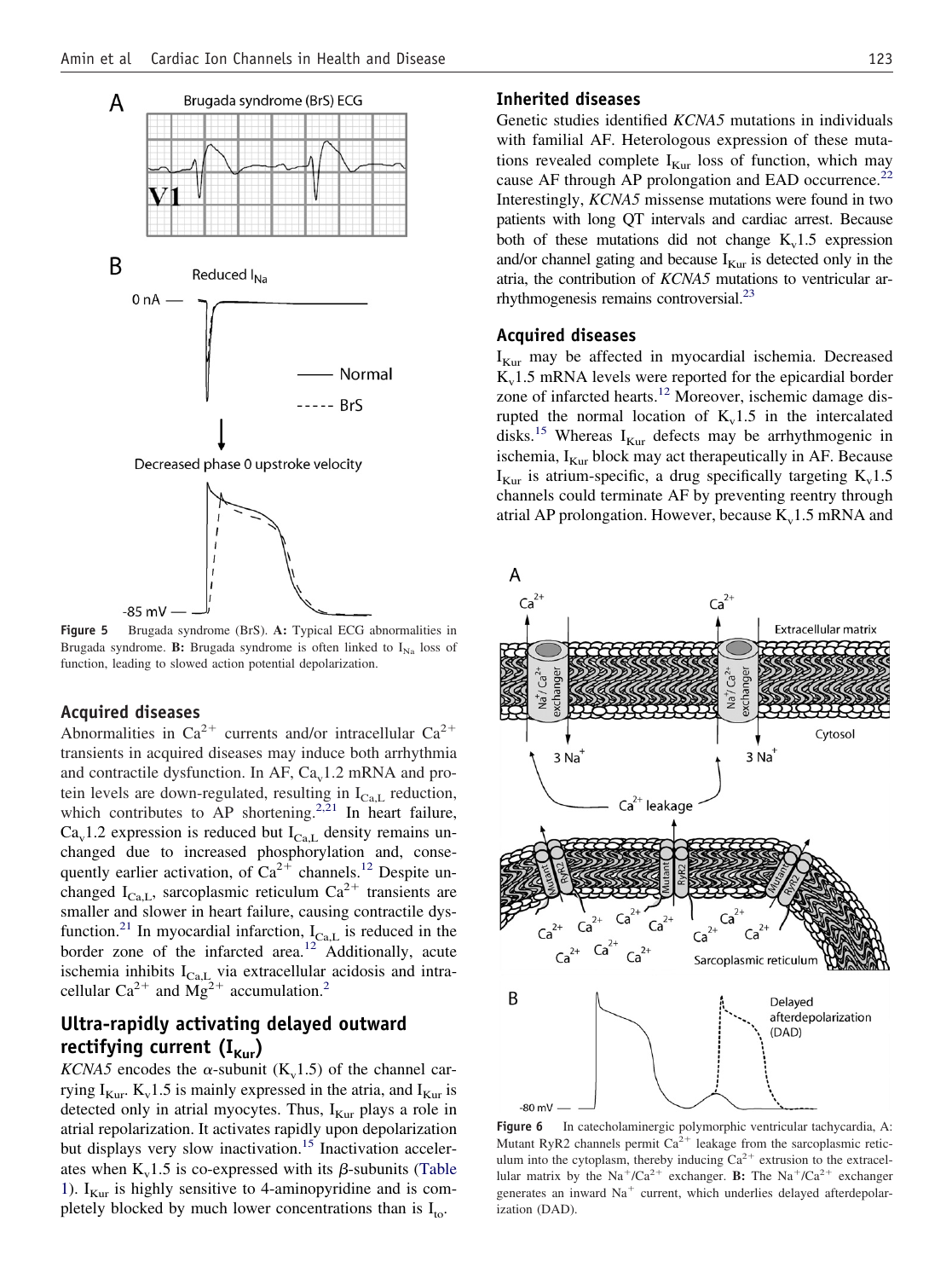protein levels are down-regulated in AF, the beneficial effect of  $I_{Kur}$  block becomes less certain. Furthermore, because  $K_v$ 1.5 is also expressed in other organs (e.g., brain), discovery of drugs that selectively inhibit atrial  $K_v$ 1.5 channels remains necessary[.15](#page-9-0)

# **Rapidly activating delayed outward rectifying** current  $(I_{\kappa r})$

*KCNH2*, also called the *human-ether-a-go-go-related gene (hERG)*, encodes the  $\alpha$ -subunit (K<sub>v</sub>11.1) of the channel carrying  $I_{Kr}$ . Belying its name,  $I_{Kr}$  activation upon depolarization is not rapid, but inactivation thereafter is very fast, resulting in a small outward  $K^+$  current near the end of the AP upstroke. However, during early repolarization, the channel rapidly recovers from inactivation to produce large  $I_{K_r}$  amplitudes during AP phases 2 and 3. Next, the channel deactivates (closes) slowly (in contrast to inactivation, deactivation is a voltage-independent process).<sup>24</sup> Under normal conditions,  $I_{Kr}$  is largely responsible for repolarization of most cardiac cells.<sup>[1](#page-9-0)</sup> Interaction of  $K_v$ 11.1 with its  $\beta$ -subunit MiRP1 (encoded by *KCNE2)* induces earlier activation and accelerates deactivation.  $I_{Kr}$  is blocked by E-4031.

### **Inherited diseases**

LQTS type 2, the second most prevalent type of LQTS, is caused by *KCNH2* loss-of-function mutations [\(Figure 3C](#page-3-0)). This translates into AP and QT interval prolongation and may generate EADs to trigger torsades de pointes. *KCNH2* mutations reduce  $I_{Kr}$ , mostly by impairing the trafficking of  $K_v11.1$  proteins to the sarcolemma [\(Figure 4\)](#page-5-0). Moreover, mutations in *KCNE2* also reduce  $I_{Kr}$  and cause the less prevalent LQTS type  $6<sup>5</sup>$ 

Short QT syndrome is a rare disease associated with short QT intervals and increased risk for atrial and ventricular fibrillation. A gain-of-function mutation in *KCNH2* is linked to short QT syndrome type 1.<sup>[5](#page-9-0)</sup> The resulting  $I_{Kr}$ increase achieved by altered gating hastens repolarization, thereby shortening AP duration and facilitating reentrant excitation waves to induce atrial and/or ventricular arrhythmia. Accordingly, gain-of-function mutations in *KCNE2* have been found in two families with AF.<sup>[13](#page-9-0)</sup>

# **Acquired diseases**

 $I_{Kr}$  may not be changed in AF or heart failure.<sup>[12](#page-9-0)</sup> In myocardial infarction,  $K_v$ 11.1 mRNA levels and  $I_{Kr}$  are reduced, and AP duration is prolonged. Conversely, during acute ischemia,  $I_{Kr}$  is increased and APD is shortened. Such changes may be arrhythmogenic during ischemia. In diabetes,  $I_{Kr}$  reduction contributes to QT interval prolongation. Accordingly,  $K_v11.1$  levels are down-regulated; this may be due to reduced protein synthesis, as *KCNH2* mRNA levels are normal. Importantly, hyperglycemia depresses  $I_{Kr}$ , whereas insulin therapy prevents or restores  $I_{Kr}$  function and shortens QT intervals[.25](#page-9-0)

Finally, by blocking  $I_{Kr}$ , a large variety of drugs prolong QT interval and increase the risk for torsades de pointes (see [http://www.azcert.org/medical-pros/drug-lists/drug-lists.cfm\)](http://www.azcert.org/medical-pros/drug-lists/drug-lists.cfm).<sup>15</sup> Typical structural features of the  $I_{Kr}$  channel are held responsible for its remarkable susceptibility to be blocked by drugs. Particularly, individuals with preexisting repolarization defects (e.g., patients with LQTS or diabetes) may be at risk when using such drugs.

# **Slowly activating delayed outward rectifying** current  $(I_{\kappa s})$

 $K_v$ 7.1, encoded by *KCNQ1*, is the  $\alpha$ -subunit of the channel responsible for  $I_{Ks}$ . However, only co-expression of *KCNQ1* with minK-encoding *KCNE1* yields currents that resemble  $I_{Ks}$ : a  $K^{+}$  current that activates slowly upon depolarization, displays no inactivation, and deactivates slowly during re-polarization.<sup>[1](#page-9-0)</sup>  $I_{Ks}$  is markedly enhanced by  $\beta$ -adrenergic stimulation through channel phosphorylation by protein kinase A (requiring A-kinase anchoring proteins [AKAPs]) and protein kinase C (requiring minK).<sup>15</sup> This implies that  $I_{Ks}$  contributes to repolarization, especially when  $\beta$ -adrenergic stimulation is present. Accordingly, selective blocking of  $I_{Ks}$  by chromanol-293B prolongs AP duration minimally under baseline conditions but markedly under  $\beta$ -adrenergic stimulation[.15](#page-9-0) Interestingly, *KCNQ1* and *KCNE1* are also expressed in the inner ear, where they enable endolymph secretion.

# **Inherited diseases**

The most common type of LQTS, type 1 (LQT1), is caused by loss-of-function mutations in *KCNQ1* [\(Figure 3C](#page-3-0)). The resulting  $I_{Ks}$  reduction is responsible for prolonged AP durations and QT intervals.<sup>5</sup> Arrhythmia usually occurs during exercise or emotional stress, probably because mutant  $I_{Ks}$  does not increase sufficiently during  $\beta$ -adrenergic stimulation. Accordingly,  $\beta$ -adrenergic blocking drugs suppress arrhythmic events in LQT1. Individuals with the less prevalent LQTS type 5 carry loss-of-function mutations in *KCNE1* and display a similar phenotype as LQT1 patients.<sup>5</sup> A mutation in *AKAP9*, encoding Yotiao (AKAP9), was described in two related patients with LQTS type 11. The mutation inhibited the  $\beta$ -adrenergic response of I<sub>Ks</sub> by disrupting the interaction between Yotiao and  $K_v$ 7.1.<sup>26</sup> Yotiao mediates phosphorylation of  $K_v$ 7.1 by protein kinase A upon  $\beta$ -adrenergic stimulation.

Loss-of-function mutations in both alleles of *KCNQ1* or *KCNE1* cause the very rare Jervell and Lange-Nielsen syn-drome (JLNS) type 1 or 2, respectively.<sup>[5](#page-9-0)</sup> JLNS encompasses 1% to 7% of all genotyped LQTS patients and is characterized by, in addition to QT interval prolongation, arrhythmia and congenital deafness, the latter due to deficient endolymph secretion.

*KCNQ1* gain-of-function mutations are anecdotally linked to short QT syndrome (type 2).<sup>5</sup> Moreover, an *KCNQ1* gainof-function mutation is reported to cause familial AF by shortening atrial AP duration and facilitating reentry.<sup>13</sup>

### **Acquired diseases**

Animal models of AF-related sustained atrial tachyarrhythmia do not display alterations in  $I_{Ks}$  amplitude. However,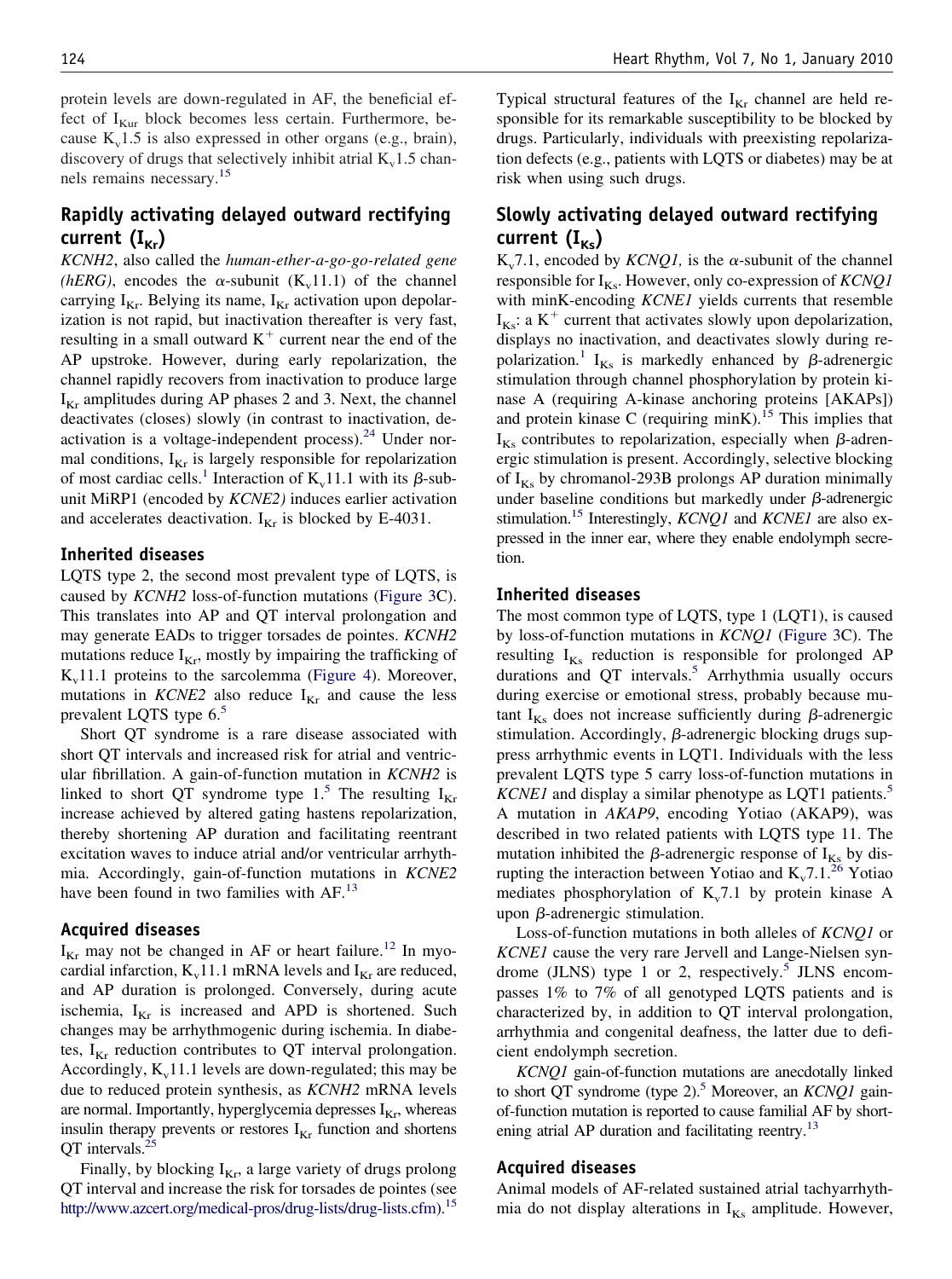genetic association studies in patients with nonfamilial AF have linked increased risk for AF to *KCNE1* polymor-phisms.<sup>[13](#page-9-0)</sup> Heterologous co-expression of one such polymorphism with *KCNQ1* resulted in  $I_{Ks}$  reduction. Such contradictory reports of *KCNQ1* mutation causing familial AF by increasing  $I_{Ks}$  and *KCNE1* polymorphisms increasing AF risk by decreasing  $I_{Ks}$  suggest that multiple mechanisms underlie AF. Several studies reported that heart failure reduces  $I_{Ks}$  in atrial, ventricular, and SAN myocytes.<sup>12</sup> Given that  $I_{Kr}$  is unchanged,  $I_{Ks}$  reduction may largely account for prolonged AP duration in heart failure. Finally,  $I_{Ks}$  density and *KCNQ1*/*KCNE1* mRNA levels were decreased in myocytes from infarcted border zones 2 days postinfarction. However, *KCNQ1* expression was restored 5 days postinfarction, while *KCNE1* expression remained decreased.<sup>[12,15](#page-9-0)</sup>

# Inward rectifying current  $(I_{K1})$

 $I_{K1}$  stabilizes the resting membrane potential of atrial and ventricular myocytes during phase 4 and contributes to the terminal portion of phase 3 repolarization [\(Figure 1C](#page-1-0)).  $I_{K1}$ channels are closed during AP phases 1 and 2. Voltagedependent block by intracellular  $Mg^{2+}$  underlies channel closing, while unblocking enables channel opening.<sup>[15](#page-9-0)</sup>  $I_{K1}$  is almost absent in SAN and AVN myocytes. Its  $\alpha$ -subunit (Kir2.1) is encoded by *KCNJ2* and consists of one domain with two transmembrane segments [\(Figure 2C](#page-2-0)). Blocking  $I_{K1}$  by extracellular Ba<sup>2+</sup> results in depolarization of the resting potential and mild AP prolongation[.27](#page-9-0)

# **Inherited diseases**

Loss-of-function mutations in *KCNJ2* are linked to Andersen-Tawil syndrome, a rare disease characterized by skeletal developmental abnormalities, periodic paralysis, and usually nonsustained ventricular arrhythmia, often associated with prominent U waves and mild QT interval prolongation (LQTS type 7; [Figure 3C](#page-3-0)).<sup>[27](#page-9-0)</sup> *KNCJ2* mutations reduce  $I_{K1}$  by encoding defective Kir2.1 subunits, which generate nonfunctional channels and/or bind to normal subunits to disrupt their function ("dominant-negative effect").  $I_{K1}$  reduction may trigger arrhythmia by allowing inward currents, which are no longer counterbalanced by the strong outward  $I_{K1}$ , to gradually depolarize the membrane potential during phase 4. Membrane depolarization during phase 4 induces ar-rhythmia by facilitating spontaneous excitability.<sup>[5](#page-9-0)</sup> Alternatively,  $I_{K1}$  reduction may trigger arrhythmia by prolonging AP duration and triggering EADs.

To date, one *KCNJ2* gain-of-function mutation, found in one small family, is linked to short QT syndrome type 3. When expressed heterologously, the mutation increased  $I_{K1}$ and was predicted to shorten AP duration and QT interval by accelerating the terminal phase of repolarization.<sup>[5](#page-9-0)</sup> Another *KCNJ2* gain-of-function mutation was described in one single family with AF. The affected members had normal QT intervals. The mutation was speculated to cause AF by shortening atrial AP duration and facilitating reentrant excitation waves. $13$ 

### **Acquired diseases**

In chronic AF,  $I_{K1}$  is increased and Kir2.1 mRNA and protein levels are elevated. Increased  $I_{K1}$  corresponds to more negative resting potentials and, together with reduced  $I_{Ca,L}$ , accounts for AP shortening in AF.<sup>[12](#page-9-0)</sup> Reduced  $I_{K1}$ densities are reported in animal models of ventricular failure.[15](#page-9-0) This may be secondary to increased intracellular  $Ca^{2+}$  because  $Ca^{2+}$  blocks the outward component of  $I_{K1}$ .<sup>[28](#page-9-0)</sup> Reduced  $I_{K1}$  densities are also measured in myocytes of animal hearts postinfarction. Moreover, various factors during ischemia (e.g., intracellular  $Ca^{2+}$ ,  $Mg^{2+}$ , and/or  $Na^{+}$ accumulation, and acidosis) may inhibit  $I_{K1}^2$  $I_{K1}^2$ .<sup>2</sup>  $I_{K1}$  reduction in heart failure or ischemia may facilitate spontaneous excitability and trigger arrhythmia.

# Pacemaker current (I<sub>f</sub>)

The pacemaker current enables spontaneous initiation of cardiac electrical activity. It is also called the funny current  $(I_f)$  because it displays unusual gating properties.  $I_f$  is a mixed  $\text{Na}^+/K^+$  current, which activates slowly upon hyperpolarization and inactivates slowly in a voltage-independent manner (deactivation) upon depolarization.  $I_f$  conducts an inward current during phases 3 and 4 and may underlie slow membrane depolarization in cells with pacemaker activity (i.e., cells with  $I_f$  and little or no  $I_{K1}$ ).<sup>[29](#page-9-0)</sup>  $I_f$  activation is accelerated when intracellular cyclic adenosine monophosphate (cAMP) levels are increased. Thus,  $I_f$  mediates heart rate regulation by sympathetic and parasympathetic activity, which control synthesis and degradation of intracellular cAMP, respectively. Accordingly, channels responsible for  $I_f$ are named hyperpolarization-activated cyclic nucleotide-gated (HCN) channels.<sup>2</sup> Four  $\alpha$ -subunit isoforms are described (HCN1-4, encoded by *HCN1-4*), which are preferentially expressed in SAN and AVN myocytes, and Purkinje fibers [\(Fig](#page-2-0)[ure 2B](#page-2-0)). HCN channels are blocked by  $Cs^+$ . Their intracellular C-terminus contains cyclic nucleotide-binding domains (CNBDs), which enable direct cAMP binding. HCN isoforms differ in the extent of voltage-dependent gating and sensitivity to cAMP, and HCN4 channels are considered the best candidate to carry  $I_f$ .

### **Inherited diseases**

Heterozygous *HCN4* mutations were found in individuals with mild to severe sinus bradycardia. $30$  Heterologous expression revealed that these mutations decrease HCN channel expression, decelerate  $I_f$  activation, or, when located in CNBDs, abolish sensitivity of HCN channels to cAMP. These effects imply that *HCN4* mutations cause bradycardia by reducing  $I_f$  and the speed of membrane depolarization during phase 4; this results in slower pacemaking rates in SAN myocytes.

### **Acquired diseases**

Increased HCN expression in atrial or ventricular myocytes in pathologic conditions could initiate arrhythmia by trig-gering spontaneous excitation of nonpacemaker myocytes.<sup>[2](#page-9-0)</sup> Indeed, increased HCN2/HCN4 mRNA and protein levels